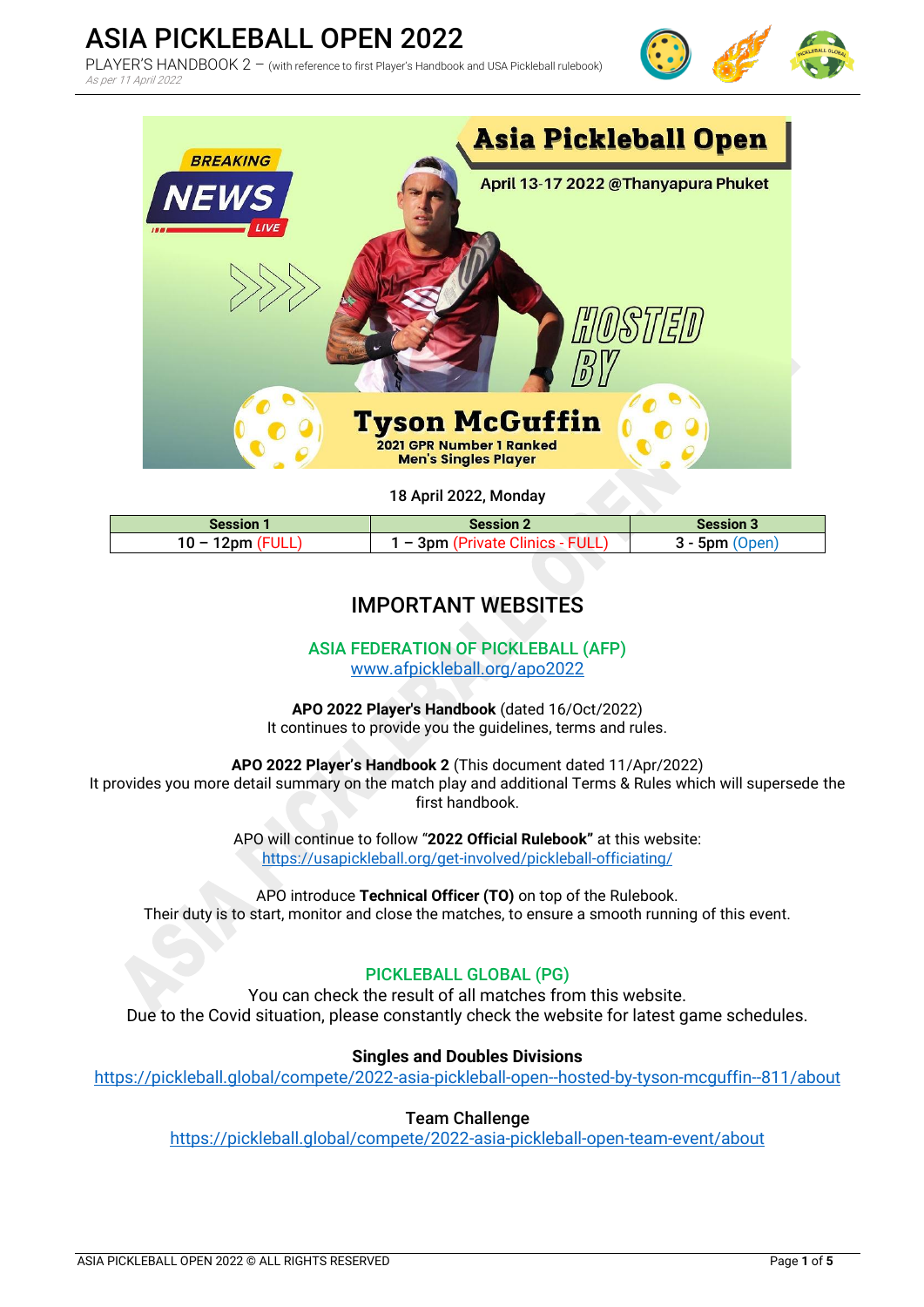

# ASIA PICKLEBALL OPEN 2022

PLAYER'S HANDBOOK 2 - (with reference to first Player's Handbook and USA Pickleball rulebook) As per 11 April 2022



### **1. Are there any water coolers at the tournament site?**

- Yes there are 3-4 water coolers.
- Ices will be provided near the grandstand.
- The temperature there is 33-35 °c.

### **2. Is there loudspeaker to announce Player to go to which court?**

- We have speakers at the grandstand. The sound system will NOT be used for match callings.
- Please refer to page 3 on the match schedules summary. You should stay contact with the Technical Officer/Referee at the court when you are scheduled to play.
- Players can also check the [completed] match scorings and each division schedule from Pickleball Global website.
	- Singles/Doubles: <https://pickleball.global/compete/2022-asia-pickleball-open--hosted-by-tyson-mcguffin--811/about>
	- Team Challenge: <https://pickleball.global/compete/2022-asia-pickleball-open-team-event/about>
- **3. Is there any seating / waiting area near the tournament courts? Must they return back to the Grandstand and wait for the call?**
	- Guest & Players that will not play will be required to be in the area of the Grandstands.
	- Players who will actively play in their flights should be close to their courts.

### **4. What is the capacity of the Grandstand?**

- Grandstand is on 2<sup>nd</sup> level which can see the entire 15 pickleball courts.
- The capacity is 200-300. In due to Covid safe distancing, all players are encouraged to stay 1 meter apart.

#### **5. What is the capacity of the Centre Court?**

- 3 rows total of 30 pax.
- It will be on live streaming for most of the Open division's games.

# COURTS' LAYOUT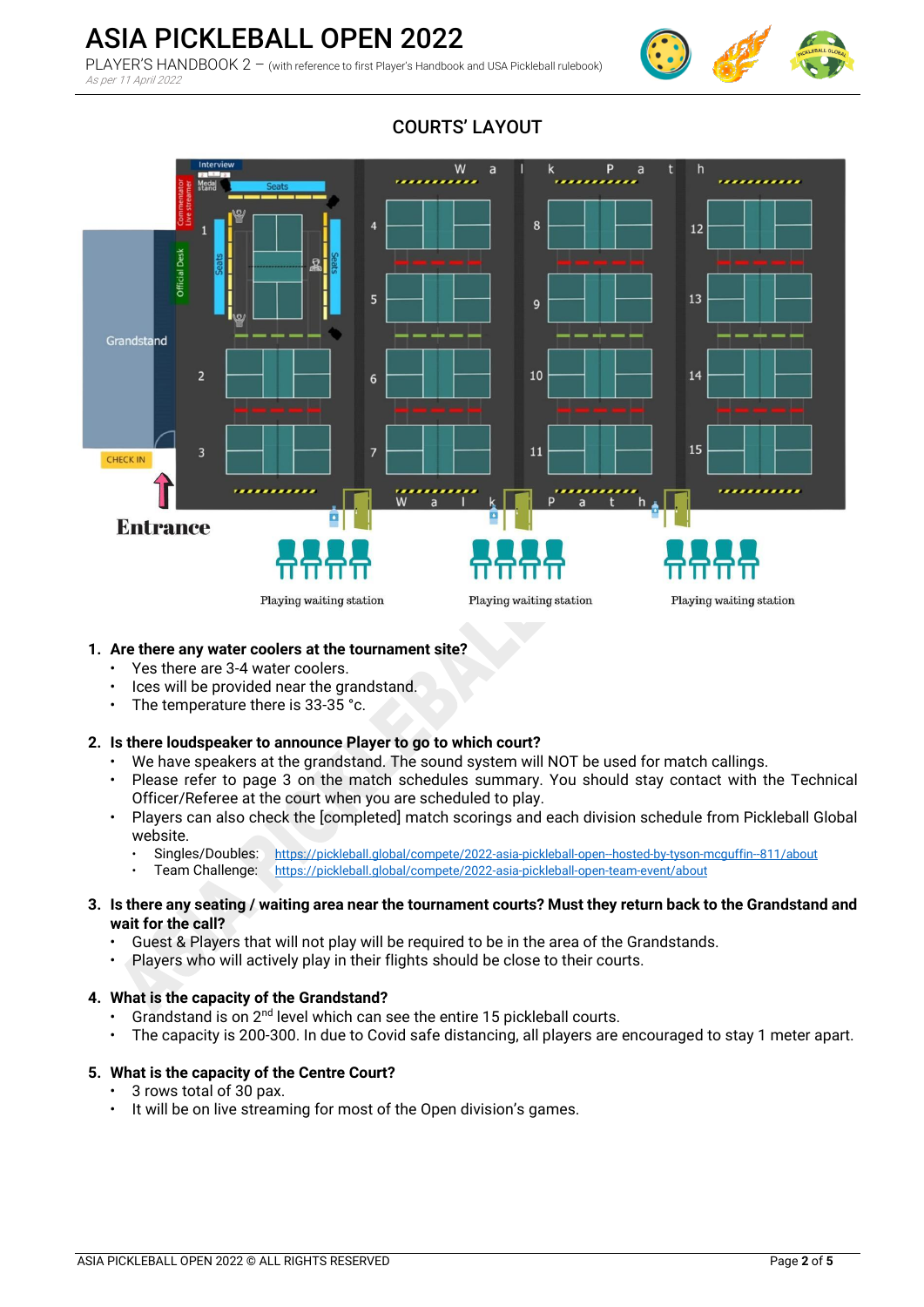

# DIVISIONS' TIME SCHEDULES AND ENTRIES

250+ PLAYERS | 530+ PARTICIPANTS

AUSTRALIA | CANADA | EUROPE | INDIA | JAPAN | SINGAPORE | THAILAND | UNITED KINGDOM | UNITED STATES

|                                                                                                                                     |                        |                        | Session 1                                                                                       |                 | <b>Session 2</b> |             |                 |                     |            |       |       |                         |
|-------------------------------------------------------------------------------------------------------------------------------------|------------------------|------------------------|-------------------------------------------------------------------------------------------------|-----------------|------------------|-------------|-----------------|---------------------|------------|-------|-------|-------------------------|
| APO                                                                                                                                 | <b>Tournament Date</b> | <b>Skill Level</b>     | <b>OPEN</b>                                                                                     | <b>ADVANCED</b> |                  | <b>OPEN</b> | <b>ADVANCED</b> | <b>INTERMEDIATE</b> |            |       |       |                         |
|                                                                                                                                     |                        | <b>Age Group</b>       | $50+$                                                                                           | $19+$           | $60+$            | $19+$       | $50+$           | <b>14U</b>          | <b>18U</b> | $19+$ | $50+$ | $60+$                   |
|                                                                                                                                     | 13 Apr 2022<br>(Wed)   | Women's Doubles        | $\overline{4}$                                                                                  | 10              |                  | 12          |                 |                     |            | 9     | 5     |                         |
|                                                                                                                                     | 14 Apr 2022<br>(Thur)  | <b>Team Challenge</b>  | <b>15 TEAMS</b><br>Thailand (5)   Singapore (3)   India (5)   Australia (1)   International (1) |                 |                  |             |                 |                     |            |       |       |                         |
| <b>DIVISIONS</b>                                                                                                                    | 15 Apr 2022<br>(Fri)   | Men's Doubles          | 13                                                                                              | 27              |                  | 37          | 6               |                     |            | 16    | 4     |                         |
|                                                                                                                                     | 16 Apr 2022            | Men's Singles          | 15                                                                                              | 28              |                  | 51          | $6\phantom{1}6$ | 9                   | 5          | 25    | 8     | $\overline{\mathbf{4}}$ |
|                                                                                                                                     | (Sat)                  | <b>Women's Singles</b> | 5                                                                                               | $\mathbf{9}$    |                  | 15          |                 |                     |            | 9     |       |                         |
|                                                                                                                                     | 17 Apr 2022<br>(Sun)   | <b>Mixed Doubles</b>   | 11                                                                                              | 23              |                  | 29          | 5               |                     |            | 16    | 6     |                         |
| Correct as 11 April 2022. Subject to change without prior notice.<br>Please check www.pickleball.global website for flight details. |                        |                        |                                                                                                 |                 |                  |             |                 |                     |            |       |       |                         |

- 1. Games start from 8am and not later than 9am.
- 2. All 15 courts will be open to play concurrently on each session, one after another Skill levels.
- 3. Session 2 is not meant to be in the afternoon. Please refer to Pickleball Global website's schedule.
- 4. Players can check the [completed] match scorings from Pickleball Global website.
	- Singles/Doubles: <https://pickleball.global/compete/2022-asia-pickleball-open--hosted-by-tyson-mcguffin--811/about>
	- Team Challenge: <https://pickleball.global/compete/2022-asia-pickleball-open-team-event/about>
- 5. You must be at the grandstand 30 mins before the start of your matches. **10 minutes** before your scheduled time, proceed to your assigned court and look for Technical Officer or Referee.
- 6. Tournament is planned to complete by 6pm every day. But subject to the number of entries, we may end latest 9pm for some of the divisions. All matches will be finished the same day.

### **7. How many players in a RR flight? (eg. Men's singles). What is the biggest group size?**

- Could be as much as 6-7 players/teams depending on the draw.
- **8. On Team Challenge, when to submit the player line-up list? Before the Division starts or at the start of each match?** 
	- Submit to Technical Officer/Referee 5-10 minutes before the 5 matches start.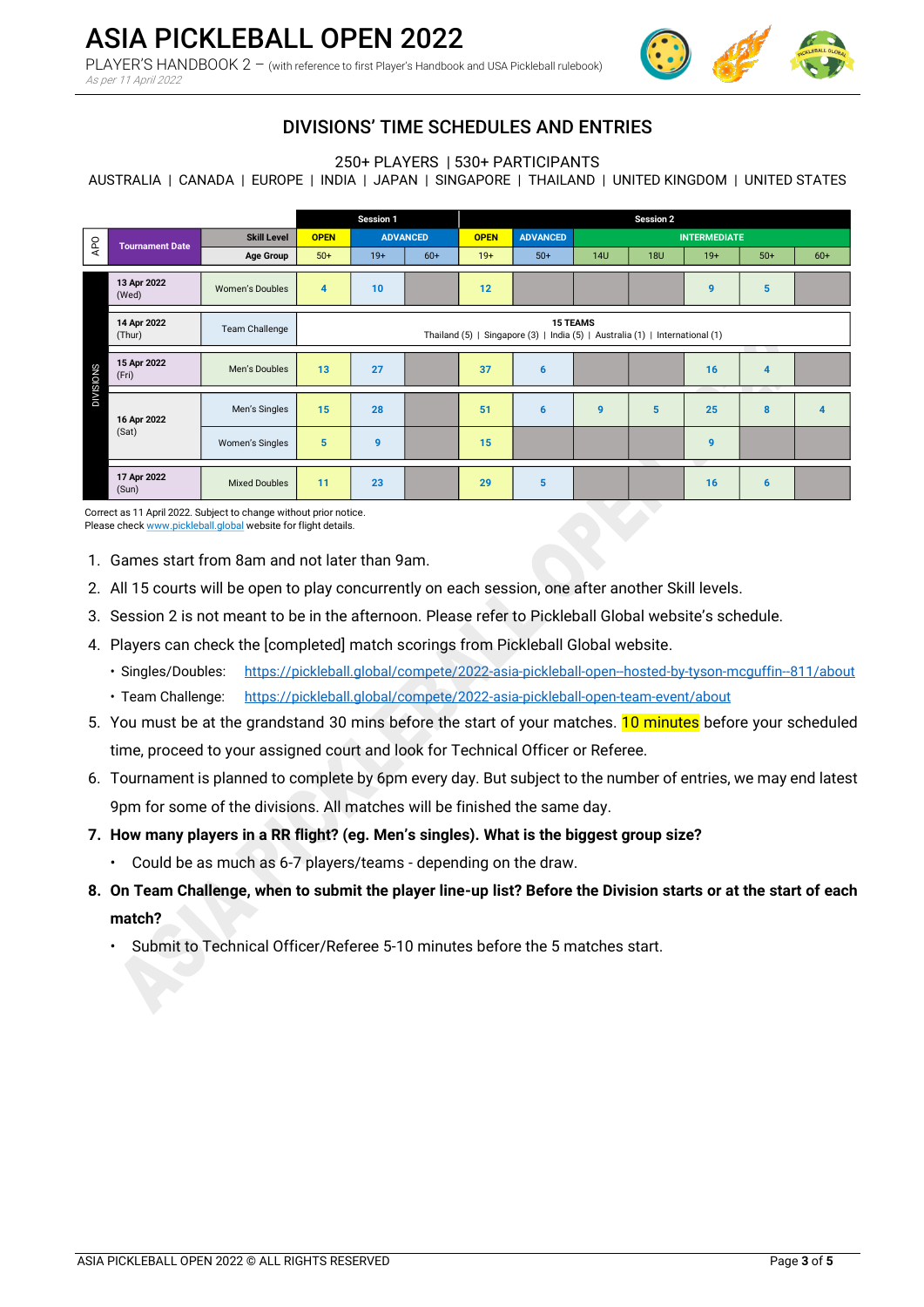# ASIA PICKLEBALL OPEN 2022

PLAYER'S HANDBOOK 2 – (with reference to first Player's Handbook and USA Pickleball rulebook) As per 11 April 2022



## GAMES FORMAT

| <b>INDIVIDUAL (SINGLES AND DOUBLES)</b>                                   |                                                                                                                                                     | <b>TEAM CHALLENGE</b>                       |                                                                                       |  |  |
|---------------------------------------------------------------------------|-----------------------------------------------------------------------------------------------------------------------------------------------------|---------------------------------------------|---------------------------------------------------------------------------------------|--|--|
| $\mathbf{1}$                                                              | Minimum 1 group (flight) of 4 Singles or 4 Doubles to kick off a Division's<br>competition.                                                         | 1                                           | There are 14 Asean Teams and 1 International Team                                     |  |  |
| $\overline{2}$                                                            | We may combine groups (flights) to meet the minimum play criteria.                                                                                  | $\overline{2}$                              | No skills and age restrictions. [Open for everyone]                                   |  |  |
|                                                                           |                                                                                                                                                     | 3                                           | Each team should have a minimum of 8 players, with at least 2 womens in the           |  |  |
|                                                                           |                                                                                                                                                     |                                             | team. Women can play Men's Doubles as COED.                                           |  |  |
|                                                                           |                                                                                                                                                     | 4                                           | There is no limit of backup players. But winning team will only receive 10<br>medals. |  |  |
| Round 1 - Round Robin (Self officiated with Technical Officer assistance) |                                                                                                                                                     |                                             | Round 1 - Round Robin (Self officiated with Technical Officer assistance)             |  |  |
| 1                                                                         | 15 points match. No deuce.                                                                                                                          | 1                                           | Max 4 teams per group (flight)                                                        |  |  |
| $\overline{2}$                                                            | End change after scored 8.                                                                                                                          | $\overline{2}$                              | 15 points match. No deuce.                                                            |  |  |
| 3                                                                         | Top two from each group (flight) will qualify to the Single Elimination                                                                             | 3                                           | End change after scored 8.                                                            |  |  |
| $\overline{4}$                                                            | In a situation where the division only having 1 group (flight), the group will                                                                      |                                             | Each player CANNOT play more than 2 game matches in per team match.                   |  |  |
|                                                                           | continue to play Round 2 elimination (two semi-finals) matches. i.e. first vs<br>forth and second vs third, followed by Finals and 3rd place match. | 5                                           | Each Team match has 6 Game matches.                                                   |  |  |
|                                                                           |                                                                                                                                                     |                                             | > 3 x Men's Doubles [COED]   2 x Mixed Doubles   1 x Women's Doubles                  |  |  |
|                                                                           |                                                                                                                                                     |                                             | > 3 matches of 3 points and 3 matches of 2 points. Total 15 points.                   |  |  |
|                                                                           |                                                                                                                                                     |                                             | > 2 Teams will play on 2 courts concurrently.                                         |  |  |
|                                                                           |                                                                                                                                                     |                                             | > The team earn points on each win of a Game match.                                   |  |  |
|                                                                           |                                                                                                                                                     |                                             | > The team who score $\geq 8$ points, win the Team match.                             |  |  |
|                                                                           |                                                                                                                                                     |                                             | <b>Team Match</b><br>Game Match 1/2<br>Game Match 3/4<br>Game Match 5/6               |  |  |
|                                                                           |                                                                                                                                                     |                                             | MD (2 points)<br>MD (2 points)<br>Court 1<br>MD (3 points)                            |  |  |
|                                                                           |                                                                                                                                                     |                                             | Court 2<br>XD (2 points)<br>XD (3 points)<br>WD (3 points)                            |  |  |
|                                                                           |                                                                                                                                                     |                                             | Top two from each group (flight) will qualify to the Single Elimination.              |  |  |
|                                                                           | Round 2 - Single Elimination (Self officiated with Technical Officer assistance)                                                                    |                                             | Round 2 - Single Elimination (Self officiated with Technical Officer assistance)      |  |  |
|                                                                           | 15 points match. No deuce.                                                                                                                          | 1                                           | 15 points match. No deuce.                                                            |  |  |
| $\overline{2}$                                                            | End change after scored 8.                                                                                                                          | $\overline{2}$                              | End change after scored 8.                                                            |  |  |
|                                                                           |                                                                                                                                                     | 3                                           | Each Team match has 6 Game matches.                                                   |  |  |
|                                                                           |                                                                                                                                                     | $\overline{4}$                              | The team who score $\geq 8$ points, win the team match.                               |  |  |
| Final & Semi-final (Medal match) (Refereed)                               |                                                                                                                                                     | Final & Semi-final (Medal match) (Refereed) |                                                                                       |  |  |
|                                                                           | 3 x 11 points game matches. No deuce.                                                                                                               | $\mathbf{1}$                                | 15 points match. No deuce.                                                            |  |  |
| $\overline{2}$                                                            | In best of 3 game matches, end change after each game matches.                                                                                      | $\overline{2}$                              | End change after scored 8.                                                            |  |  |
|                                                                           | During game match 1 and 2, NO end change after scored 6.<br>During game match 3, end change after scored 6.                                         |                                             |                                                                                       |  |  |
| 3                                                                         | Singles / Doubles team who won the first 2 game matches is the winner.<br>There shall be no 3rd game match.                                         | 3                                           | Each Team match has 6 Game matches.                                                   |  |  |
|                                                                           |                                                                                                                                                     | 4                                           | The team who score $\geq 8$ points, won the team match.                               |  |  |